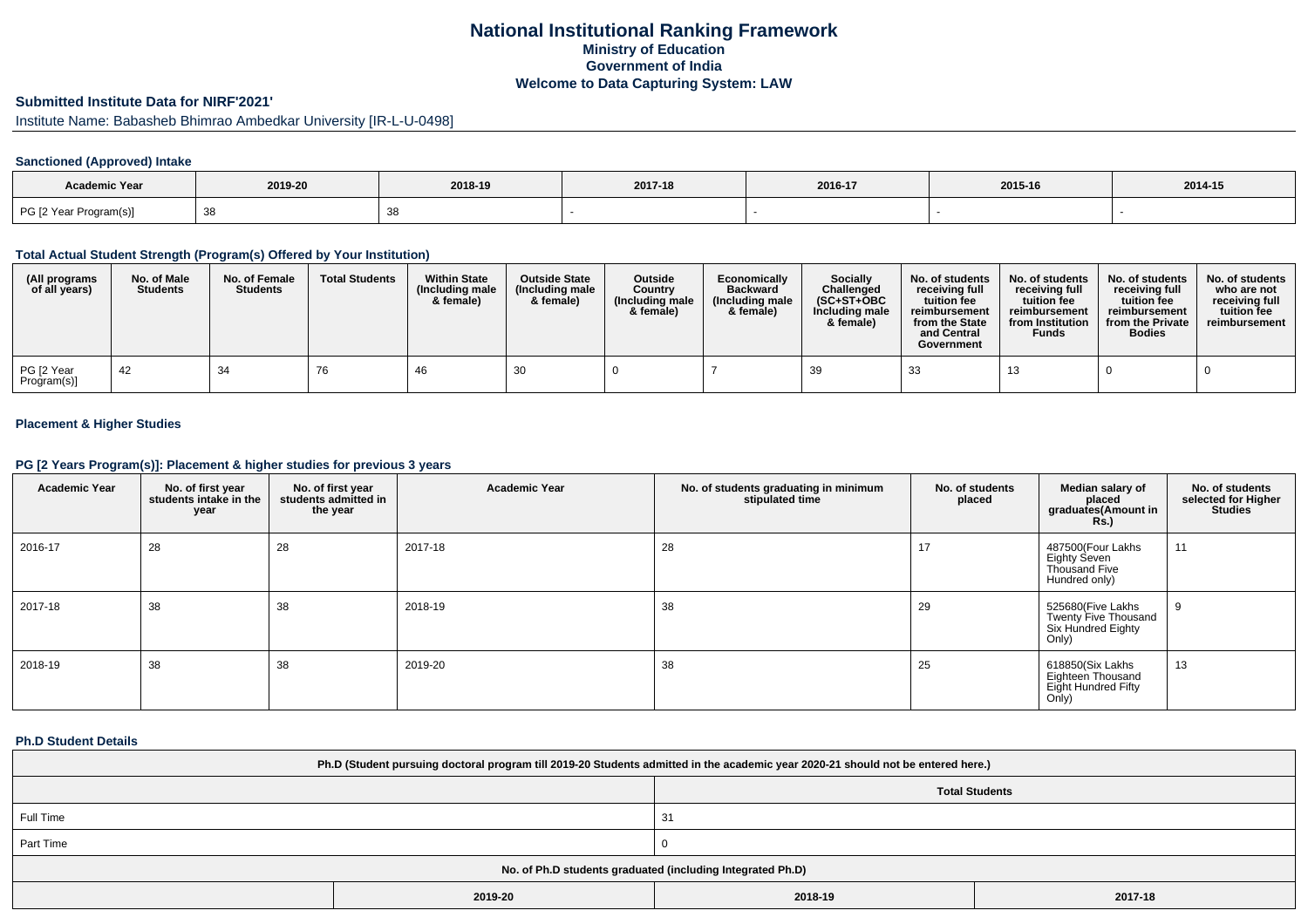| Full Time |  |  |
|-----------|--|--|
| Part Time |  |  |

# **Financial Resources: Utilised Amount for the Capital expenditure for previous 3 years**

| <b>Academic Year</b>                                                                                 | 2019-20                                                         | 2018-19                                                                | 2017-18                                                        |  |  |  |  |  |
|------------------------------------------------------------------------------------------------------|-----------------------------------------------------------------|------------------------------------------------------------------------|----------------------------------------------------------------|--|--|--|--|--|
|                                                                                                      | <b>Utilised Amount</b>                                          | <b>Utilised Amount</b>                                                 | <b>Utilised Amount</b>                                         |  |  |  |  |  |
| Annual Capital Expenditure on Academic Activities and Resources (excluding expenditure on buildings) |                                                                 |                                                                        |                                                                |  |  |  |  |  |
| Library                                                                                              | 4236400 (Forty Two Lakhs Thirty Six Thousand Four Hundred)      | 4008600 (Forty Lakhs Eight Thousand Six Hundred)                       | 4197100 (Forty One Lakhs Ninety Seven Thousand One<br>Hundred) |  |  |  |  |  |
| New Equipment for Laboratories                                                                       | 2285600 (Twenty Two Lakhs Eighty Five Thousand Six<br>Hundred)  | 2064750 (Twenty Lakhs Sixty Four Thousand Seven Hundred<br>Fifty)      | 1894500 (Eighteen Lakhs Ninety Four Thousand Five<br>Hundred)  |  |  |  |  |  |
| Other expenditure on creation of Capital Assets (excluding<br>expenditure on Land and Building)      | 1856900 (Eighteen Lakhs Fifty Six Thousand and Nine<br>Hundred) | 1654750 (Sixteen Lakhs Fifty Four Thousand Seven Hundred<br>and Fifty) | 1565200 (Fifteen Lakh Sixty Five Thousand Two Hundred)         |  |  |  |  |  |

## **Financial Resources: Utilised Amount for the Operational expenditure for previous 3 years**

| <b>Academic Year</b>                                                                                                              | 2019-20                                                 | 2018-19                                                  | 2017-18                                                  |  |  |  |  |  |
|-----------------------------------------------------------------------------------------------------------------------------------|---------------------------------------------------------|----------------------------------------------------------|----------------------------------------------------------|--|--|--|--|--|
|                                                                                                                                   | <b>Utilised Amount</b>                                  | <b>Utilised Amount</b>                                   | <b>Utilised Amount</b>                                   |  |  |  |  |  |
| <b>Annual Operational Expenditure</b>                                                                                             |                                                         |                                                          |                                                          |  |  |  |  |  |
| Salaries (Teaching and Non Teaching staff)                                                                                        | 21765600 (Two Crore Seventeen Lakhs Sixty Five Thousand | 21227300 (Two Crore Twelve Lakhs Twenty Seven Thousand   | 20710400 (Two Crore Seven Lakhs Ten Thousand Four        |  |  |  |  |  |
|                                                                                                                                   | Six Hundred)                                            | Three Hundred)                                           | Hundred)                                                 |  |  |  |  |  |
| Maintenance of Academic Infrastructure or consumables and                                                                         | 1895300 (Eighteen Lakhs Ninety Five Thousand Three      | 1554332 (Fifteen Lakhs Fifty Four Thousand Three Hundred | 1465436 (Fourteen Lakhs Sixty Five Thousand Four Hundred |  |  |  |  |  |
| other running expenditures(excluding maintenance of hostels<br>and allied services, rent of the building, depreciation cost, etc) | Hundred)                                                | Thirty Two)                                              | Thirty Six)                                              |  |  |  |  |  |
| Seminars/Conferences/Workshops                                                                                                    | 570965 (Five Lakhs Seventy Thousand Nine Hundred Sixty  | 537890 (Five Lakhs Thirty Seven Thousand Eight Hundred   | 686231 (Six Lakhs Eighty Six Thousand Two Hundred Thirty |  |  |  |  |  |
|                                                                                                                                   | Five )                                                  | Ninety)                                                  | One)                                                     |  |  |  |  |  |

# **Sponsored Research Details**

| <b>Financial Year</b>                    | 2019-20             | 2018-19                       | 2017-18             |
|------------------------------------------|---------------------|-------------------------------|---------------------|
| Total no. of Sponsored Projects          |                     |                               |                     |
| Total no. of Funding Agencies            |                     |                               |                     |
| Total Amount Received (Amount in Rupees) | 60000               | 130000                        | 50000               |
| Amount Received in Words                 | Sixty Thousand Only | One Lakh Thirty Thousand Only | Fifty Thousand Only |

### **Consultancy Project Details**

| <b>Financial Year</b>                    | 2019-20                        | 2018-19              | 2017-18                     |
|------------------------------------------|--------------------------------|----------------------|-----------------------------|
| Total no. of Consultancy Projects        |                                |                      |                             |
| Total no. of Client Organizations        |                                |                      |                             |
| Total Amount Received (Amount in Rupees) | 120000                         | 90000                | 80000                       |
| Amount Received in Words                 | One Lakhs Twenty Thousand Only | Ninety Thousand Only | <b>Eighty Thousand Only</b> |